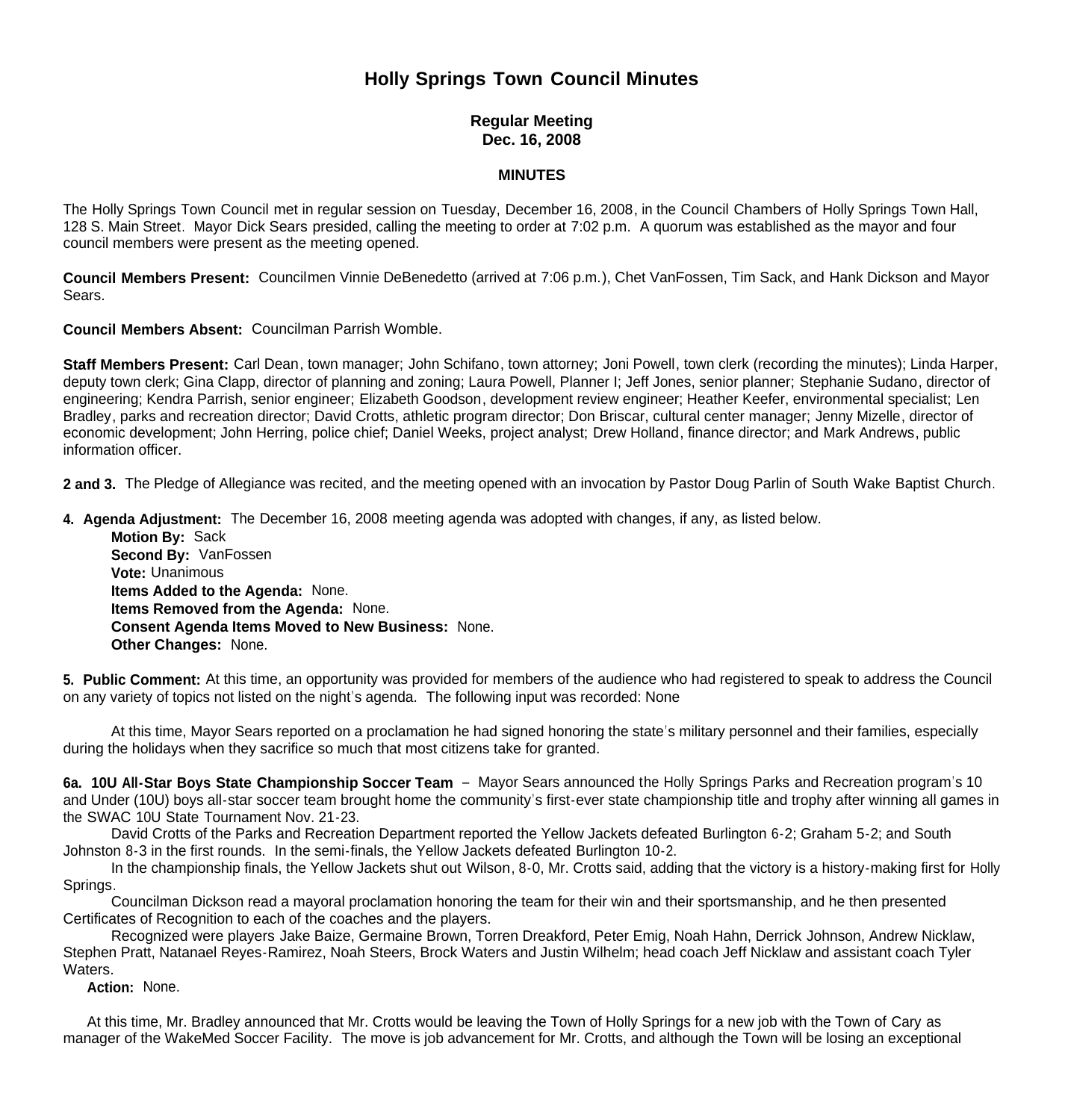employee, it is a well-deserved opportunity for Mr. Crotts, Mr. Bradley said.

**7a. Cultural Center Beer and Wine Sales Procedures –** Mr. Briscar gave a report on the Holly Springs Cultural Center plan to operate with a NCABC beer/wine license. He reported to the Council information about training, pricing, security and recycling.

 **Action:** None.

**7b. Reclaimed Water Program Logo -** Ms. Parrish said engineering is overseeing the design and construction of the Reclaimed Water Tank that is being constructed on the corner of New Hill and Irving Parkway. A logo for the reclaimed program is needed to "brand" the reclaimed system and to be placed on the tank and on the educational material that will be published with the Reclaimed Water System Program.

 Ms. Parrish said Michelle D'Antoni has provided staff with the logo. The Reclaimed Water System logo features a blue clean-water drop paired with a lavender (the official standard color for reclaimed water) water drop with a recycling arrow feature.

 **Action:** None.

**8a. Public Hearing: Annexation A08-09, Hampton Inn –**Mr. Jones said the Town has received a petition for voluntary annexation of approximately 5.32 +/- acres located along Ralph Stephens Road. Property owners are Elizabeth Y. Barnes, Patsy Y. Edwards, Jackie Y. McLean, Madge Y. Hinsley and Elizabeth T. and James F. Yarborough.

He said the petition meets all the statutory requirements for annexation.

With that explanation completed, Mayor Sears opened the public hearing to accept input. The following comments were recorded: None. There being no comments, the public hearing was closed.

**Action:** The Council approved a motion to adopt Annexation Ordinance A08-09 annexing approximately 5.32 -/+ acres owned by Elizabeth Y. Barnes, Patsy Y. Edwards, Jackie Y. McLean, Madge Y. Hinsley and Elizabeth T. and James F. Yarborough; and more particularly described as Wake County PINs: 0648-86-1234 (portion of) and 0648-86-3324, into the corporate limits of the Town of Holly Springs.

**Motion By:** Dickson **Second By:** Sack **Vote:** Unanimous.

 *A copy of Annexation Ordinance A08-09 is incorporated into these minutes as addendum pages.*

**8b. Public Hearing: Rezoning Petition 08-REZ-13 –** Ms. Powell said the applicant is requesting to rezone +/- 7.18 acres located at 1516 Ralph Stephens Road from R-20:Residential upon annexation to CB: Community Business.

With that explanation completed, Mayor Sears opened the public hearing to accept input. The following comments were recorded: None. There being no comments, the public hearing was closed.

**Action #1:** The Council approved a motion to accept the following statements as true: *"The requested zone map change from R-20 to CB is consistent with the Vision Holly Springs Comprehensive Growth Plan since the Future Land Use Plan Map indicates this property as Mixed Use which is supported by the list of permitted uses in the CB zoning district. With the establishment of Community Business to the rear of the Wal-mart and Shoppes at Holly Springs, the "mixed use" designation precedence of the Southern Gateway has been carried out on the Southeast quadrant of Highway 55 and Avent Ferry Road."*

**Motion By:** VanFossen **Second By:** Sack **Vote:** Unanimous.

**Action #2:** The Council approved a motion to adopt Rezoning Ordinance R08-15 to approve and enact Zone Map Change Petition #08- REZ-13 to change the zoning of Wake County PIN # 0648863324 (1.86 acres) and to change the zoning of approximately 5.32 acres of a portion of Wake County PIN# 0648861234 from R-20: Residential to CB: Community Business as submitted by Dan Miller of Withers & Ravenel, Inc.

**Motion By:** VanFossen **Second By:** Dickson **Vote:** Unanimous. *A copy of Zoning Ordinance R08-15 is incorporated into these minutes as addendum pages.*

**8c. Public Hearing: Special Exception Use Petition 08-SEU-04 –** Ms. Powell said the applicant is requesting approval for a Special Exception Use Petition 08-SEU-04 for a 190-foot monopole communications tower and fenced compound to be located on .20 acres of property at the approximate location of 5716 Cass Holt Road. This request would be in keeping with the Town's policies and plans because telecommunications towers are permitted uses in all districts as long as they meet certain development standards, Ms. Powell said.

 She added that the site would be accessed by a paved driveway off of Cass Holt Road and would be adequately screened around the perimeter by a 10-foot wide landscaped buffer where 15 green giants would be planted every 100 linear feet.

With that explanation completed, Mayor Sears opened the public hearing to accept sworn testimony. The following testimony was recorded under oath administered by the Town Clerk:

William Howard, 7937 Mariner's Circle, Denver, NC -- Mr. Howard of EQV Development, representing the applicant, submitted into the record a presentation of prepared material giving an overview of the proposed project and the applicant's responses to the required findings of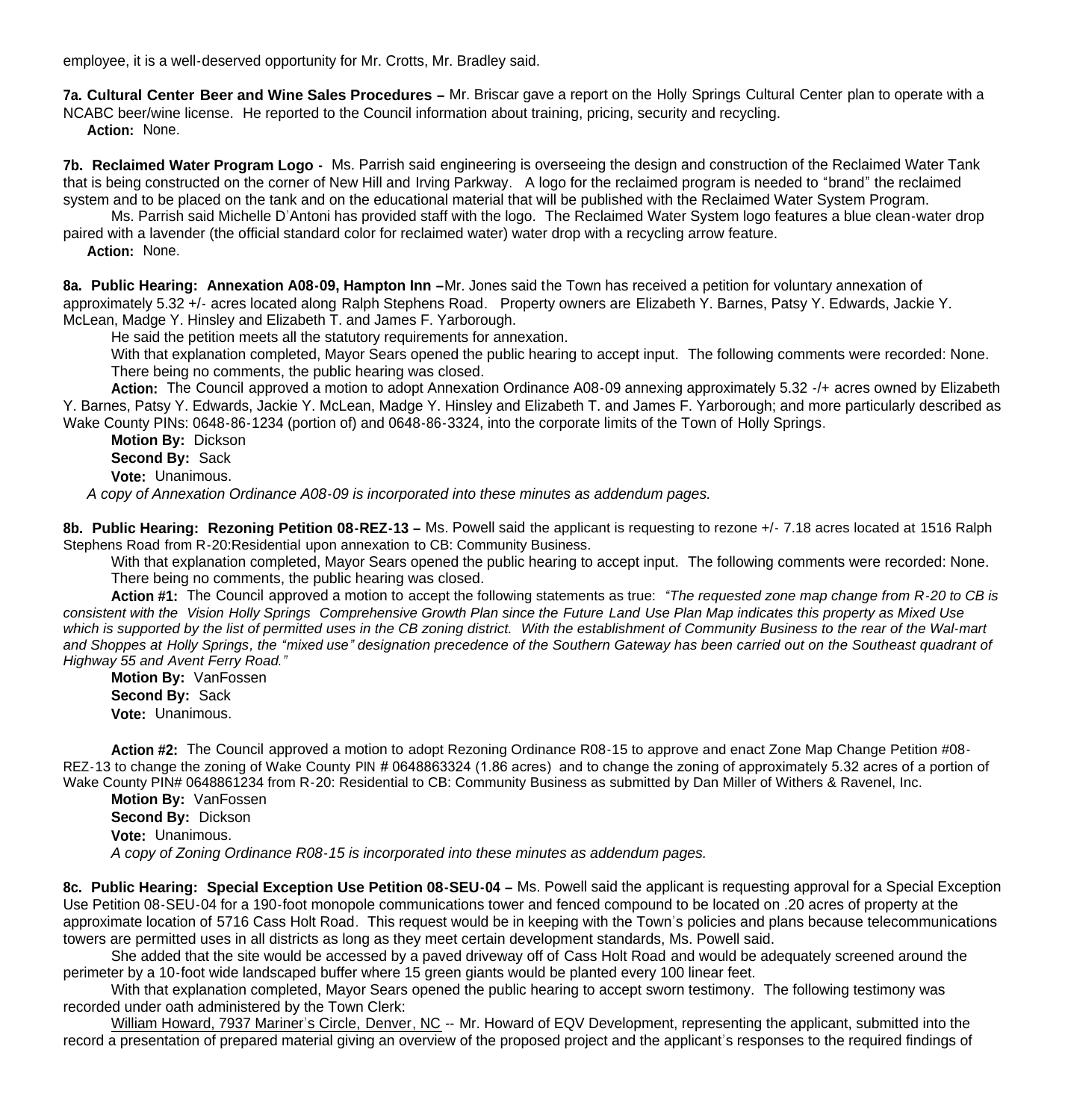Mr. Howard showed a map illustrating existing Alltel communication towers in this area, and he showed the existing unserviced area. He said the goal of the company is to provide comprehensive in-building reception throughout this area, and this tower would be required. He said there would be no impact on any adjoining properties since the monopole tower is set back on the property and is not required to be lighted. He added that there would be no impact to traffic.

Mr. Howard said the tower meets and exceeds town regulations on communications towers. A total of four carriers would be able to use this tower in co-location agreements, eliminating any future additional impacts to the community.

Mr. Howard also pointed out that there are no other alternatives for the company since there are no other suitable structures in the area. *A copy of the evidence is incorporated into these minutes as addendum pages and is made a part of this official record.* There being no further testimony, the public hearing was closed.

Action #1: The Council approved a motion to make and accept the findings of fact to be recorded in the minutes for Special Exception Use Petition #08-SEU-04 for a Wireless Communications Relay Tower at 5716 Cass Holt Road in the R-30: Residential district as submitted by William Howard of EQV Development, LLC, dated revised 10/27/2008.

Special Exception Use Findings of Fact:

A special exception use may only be granted upon the presentation of sufficient evidence to enable a written determination that:

a. The proposed use will not be injurious to the public health, safety, comfort, community moral standards, convenience or general welfare;

- b. The proposed use will not injure or adversely affect the adjacent area;
- c. The proposed use will be consistent with the character of the district, land uses authorized therein, and the Town of Holly Springs Comprehensive Plan;
- d. The proposed use shall conform to all development standards of the applicable district (unless a waiver of such development standards is requested as part of the special exception use petition and approved as set forth above, in which case the proposed use shall conform to the terms and conditions of such waiver).
- e. Access drives or driveways are or will be sufficient in size and properly located to: ensure automotive and pedestrian safety and convenience, traffic flow as set forth in Section 7.09 – Pedestrian Circulation and Vehicular Area Design; and, control and access in case of fire or other emergency;
- f. Off-street parking areas, off-street loading areas, trash enclosures, trash pick-up and removal, and other service areas are located so as to be safe, convenient, allow for access in case of emergency, and to minimize economic, glare, odor, and other impacts on adjoining properties and properties in the general neighborhood;
- g. The lot, building or structure proposed for the use has adequate restroom facilities, cooking facilities, safety equipment (smoke alarms, floatation devices, etc.), or any other service or equipment necessary to provide for the needs of those persons whom may work at, visit or own property nearby to the proposed use;
- h. Utilities, schools, fire, police and other necessary public and private facilities and services will be adequate to handle the needs of the proposed use;
- i. The location and arrangement of the use on the site, screening, buffering, landscaping, and pedestrian ways harmonize with adjoining properties and the general area and minimize adverse impacts; and,
- j. The type, size, and intensity of the proposed use (including but not limited to such considerations as the hours of operation and numbers of people who are likely to utilize or be attracted to the use) will not have significant adverse impacts on adjoining properties or the neighborhood.

**Motion By:** Sack **Second By:** VanFossen **Vote:** Unanimous.

**Action #2:** The Council, having made findings of fact that the project meets the requirements to be granted a Special Exception Use, approved a motion to grant Special Exception Use #08-SEU-04 for a Wireless Communications Relay Tower at 5716 Cass Holt Road in the R-30: Residential district as submitted by William Howard of EQV Development, LLC, dated Revised 10/27/2008 with the following conditions:

 1. At the time that this property develops or the proposed thoroughfare from Avent Ferry Road to Cass Holt Road is constructed, the vehicular access to this site will need to be relocated to access the site from the new thoroughfare and not Cass Holt Road.

 2. Prior to issuance of Building Permit: the applicant shall revise the landscape plan to specify 'Green Giants' to be planted at a minimum height of 6', in place of the Leland Cypresses.

**Motion By:** Dickson

**Second By:** Sack

**Vote:** Unanimous.

*A copy of Special Exception Use application 08-SEU-04 entered into the record by the applicant and addressing the findings of facts is incorporated into these minutes as addendum pages.*

**8d. Public Hearing: Ordinance 08-18 (08-UDO-10) Amendment –** Ms. Capp said that recently it has come to staff's attention that in December 2007 when Section 9.05, D. of the Unified Development Ordinance (UDO) was amended (See Ordinance #07-18), that this amendment modified only minor amendments regarding development petitions for commercial development plans, multi-family development

fact.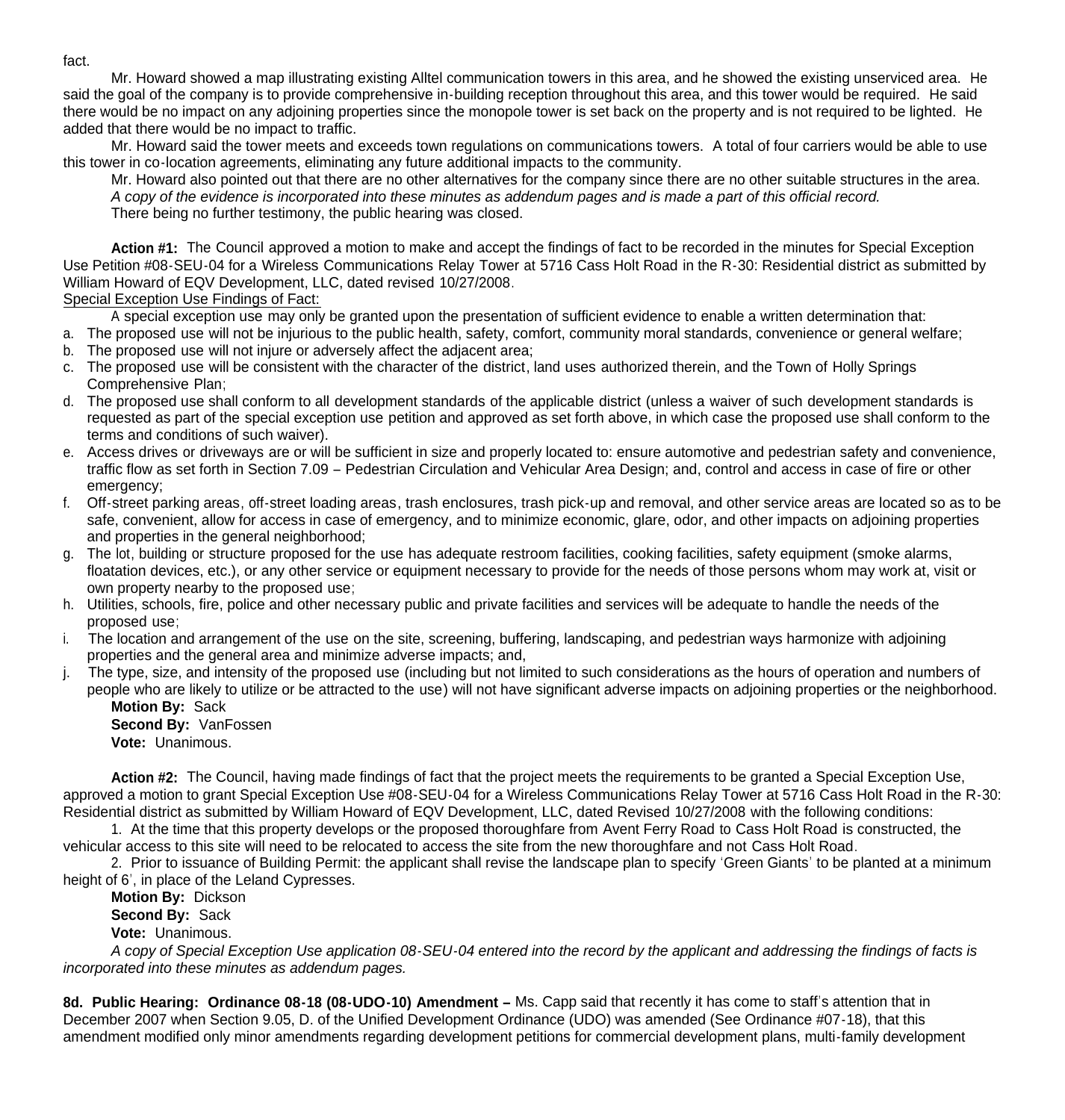plans, and development option development plans.

 She said as a result, the intent of the amendment to authorize staff to be able to make similar minor amendments to approved subdivision plans, preliminary plans and master plans as specified in Section 9.05, B. was not included.

 She explained the proposed amendment would bring Section 9.05, B.- the portion of the UDO that discusses subdivision processes -- into conformance with the intent of the amendments made to Section 9.05, D - the site-specific development plan section of the ordinance.

With that explanation completed, Mayor Sears opened the public hearing to accept input. The following comments were recorded: None. There being no comments, the public hearing was closed.

**Action #1:** The Council approved a motion to accept the following statement as true: *"The requested UDO Text Amendment is consistent with the Vision Holly Springs Comprehensive Plan by providing clear requirements and processes for new development by eliminating conflicting language within the Ordinance."*

**Motion By:** VanFossen **Second By:** DeBenedetto **Vote:** Unanimous.

**Action #2:** The Council approved a motion to adopt Ordinance #08-18, (08-UDO-10) approving UDO Text Amendment #08-UDO-10 to modify the text of UDO Section 9.05, B. Platting, Project Construction Drawing Approval, Recombination and Vacation Procedures.

**Motion By:** VanFossen **Second By:** DeBenedetto **Vote:** Unanimous. *A copy of Ordinance 08-18,* (08-UDO-10) *is incorporated into these minutes as addendum pages.*

**8e. Public Hearing: Ordinance 08-09 Amendment –** Ms. Keefer said the Town seeks to receive comment for the draft National Pollutant Discharge Elimination System (NPDES) Phase II Stormwater Illicit Discharge Detection ordinance.

 She said the Illicit Discharge Detection and Elimination ordinance represents one of the six minimum measures required by the Town of Holly Springs NPDES Phase II Stormwater Permit that was issued on December 1, 2005. This program consists of items that include, but are not limited to, the stormwater infrastructure map which is currently being updated by Engineering staff, the storm drain marker program that provides public education and public involvement, and the stormwater hotline, which is for citizens to report possible illicit discharges or connections.

 The adoption of the NPDES Phase II Stormwater Illicit Discharge Detection Ordinance would provide authority for the Town to inspect and enforce possible illicit discharges and illegal connections to the Town's storm drainage system.

Following Ms. Keefer's explanation, Mr. Schifano explained some clarification points that need to be made to the draft.

 Mayor Sears asked how the information in the ordinance would be provided to the public. Ms. Keefer explained that staff would use brochures, Web site, newspaper and press releases to educate the public about the rules.

With that explanation completed, Mayor Sears opened the public hearing to accept input. The following comments were recorded: None. There being no comments, the public hearing was closed.

**Action:** The Council approved a motion to adopt Ordinance 08-09 to enact the town's NPDES Phase II Stormwater Illicit Discharge and Detection Ordinance.

**Motion By:** VanFossen **Second By:** Dickson **Vote:** Unanimous. *A copy of Ordinance 08-09 is incorporated into these minutes as addendum pages.*

**9. Consent Agenda:** The Council approved all items on the Consent Agenda following a motion by Councilman Sack, a second by Councilman DeBenedetto and a unanimous vote. The following actions were affected:

 9a. Budget Amendment Report - The Council received a report of amendments to the FY 2008-09 budget approved by the town manager. *A copy of budget amendment report is incorporated into these minutes as an addendum page.* 

9b. Budget Amendment, \$890 – The Council adopted an amendment to the FY 2008-2009 budget in the amount of \$890 to receive insurance proceeds for a damaged police vehicle. *A copy of the budget amendment is incorporated into these minutes as an addendum page.*

 9c. Resolution 08-52 – The Council adopted Resolution 08-52 committing that the Town will provide matching funds of \$12,000 to be paired with NCDOT grant funds of \$28,000 if the town receives a grant for bicycle route planning. *A copy of Resolution 08-52 is incorporated into these minutes as an addendum page.*

9d. Baptist Church Parking Lot Contract Change Order - The Council authorized the Town Manager to sign a revised Baptist Church parking lot project change order in the amount of \$76,383 for the conversion of Center Street to one-way. *A copy of the contract change order is incorporated into these minutes as addendum pages.*

**10a. Downtown Development Incentive Policy** – Ms. Mizelle said that staff from several departments has developed a draft policy designed to attract jobs and investment to the Village District by way of fee waivers and/or development standard waivers or deferrals.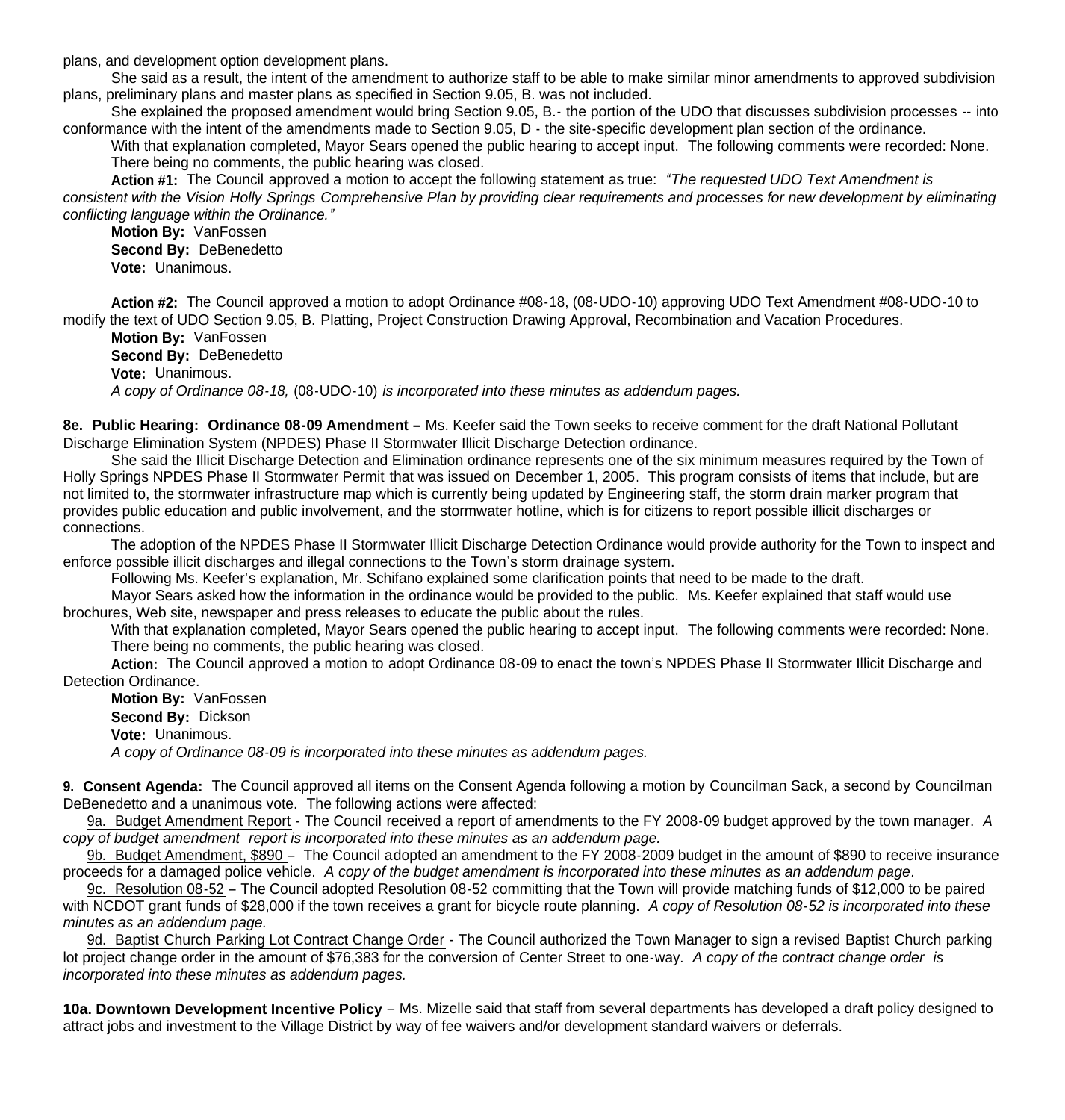She said commercial development is strong in retail centers at the periphery of Holly Springs but has not been active in the Village District. She highlighted some key points of the draft policy that addresses program parameters, forms of incentives, and procedures.

Councilman Sack asked how waiver of development fees would impact the town.

 In some cases, Ms. Mizelle said, there would be no impact, such as when the town receives a grant to do a Main Street Enhancement project. Waiver of fees would have to be considered carefully for each property on a case-by-case basis.

Councilman DeBenedetto asked when the town would provide an economic development grant incentive.

 Ms. Mizelle said, and Mr. Schifano agreed, that staff is not excluding the possibility of providing economic development grants as provided by state law; however, the primary focus would be upon the other types of incentives noted in the policy, such as fee waivers and town-provided infrastructure.

 **Action:** The Council approved a motion to adopt Policy Statement P-033 establishing a Downtown Development Incentives policy for the Village District.

 **Motion By:** Sack **Second By:** VanFossen **Vote:** Unanimous.  *A copy of Downtown Development Incentive policy P-033 is incorporated into these minutes as addendum pages.*

**10b. Town's Development Procedures –** Mr. Dean said that over the past several months, management staff has looked into finding an independent, objective consulting firm to perform a comprehensive evaluation of the Town's development processes.

 He said in seeking a consulting firm, he felt it was important to have several key components when searching for a firm to do this work. First, he said, he wanted a firm who had experience in the building and engineering field to provide a level of expertise. Second, he looked for a firm that did not have experience in Holly Springs, either with past or future projects, in order to maintain an objective overview of our process. Finally, he said, he wanted a local firm who understood the fast growth areas of Holly Springs and Wake County.

 He said the firm that he selected for consideration was FMI Consulting of Wake Forest. With this being a very specialized study, he said he felt FMI fit the profile he was looking for. The scope of the study would be very comprehensive, and would evaluate not just internal processes, but would examine both external groups (engineers, builders, developers) as well as provide comparative data with other comparable towns.

The Town Council would have input into the study.

 The cost of the study would be \$50,000, and the town also would need to appropriate an additional \$5,000 in contingency for things like printing, etc.

 He said staff did not request RFPs for this project because it would be of a technical nature, and service contracts are not required to be bid.

 The study should allow management to determine not only cost savings internally, but help make the process more manageable for staff. The additional benefit from the study would be to insure that the Town's development policies are in line with the Town Council's development goals.

Mr. Dean said funding is available in the existing budget, and that he would recommend approval.

 **Action:** The Council approved a motion to enter an agreement with FMI Consulting of Wake Forest at a cost of \$55,000, inclusive of contingency, for an assessment of the town's development procedures.

**Motion By:** Sack **Second By:** VanFossen **Vote:** Unanimous.

**10. Other Business:** Councilman DeBenedetto commended the police department for responding to an issue on Crosshill Lane.

 Councilman DeBenedetto addressed the recent town employee opinion survey that he said spoke negatively of him. He said, in summary, that he asks questions and makes allegations so he believes that is why he received negative ratings.

 Councilman Dickson said he proposed the employee opinion survey in order to help the Town be a better place to work. He said he did not appreciate Councilman DeBenedetto's characterizing the survey as anything else.

 Councilman Sack said there is still no "No Outlet" sign on Middle Creek Farm Road, and he thanked the engineering department for pavement repair.

 Councilman Dickson said he would like to add a topic to the list of retreat topics. He said there seems to be a misunderstanding of some residents of the development process. He said a Citizens Academy might be a worthwhile opportunity to teach residents about what happens in local government; what the Council can and cannot do; when a public hearing is needed, when it isn't; what the Board of Adjustment is and how it works; what is considered during a public hearing; and a host of other things that citizens may like to know.

**11. Manager's Report:** Mr. Dean reported that the staff enjoyed a Christmas luncheon on Dec. 17; he commended staff organizing the Christmas parade that was held on Saturday; he told Council members that he has compiled a wish list for the federal economic stimulus package, and he asked Council members to provide the Town Clerk with topics to be forwarded to the Wake County delegation for the 2009 legislative agenda.

If anyone on the Council would like to add to his economic stimulus package list, Mr. Dean asked that the town clerk be contacted.